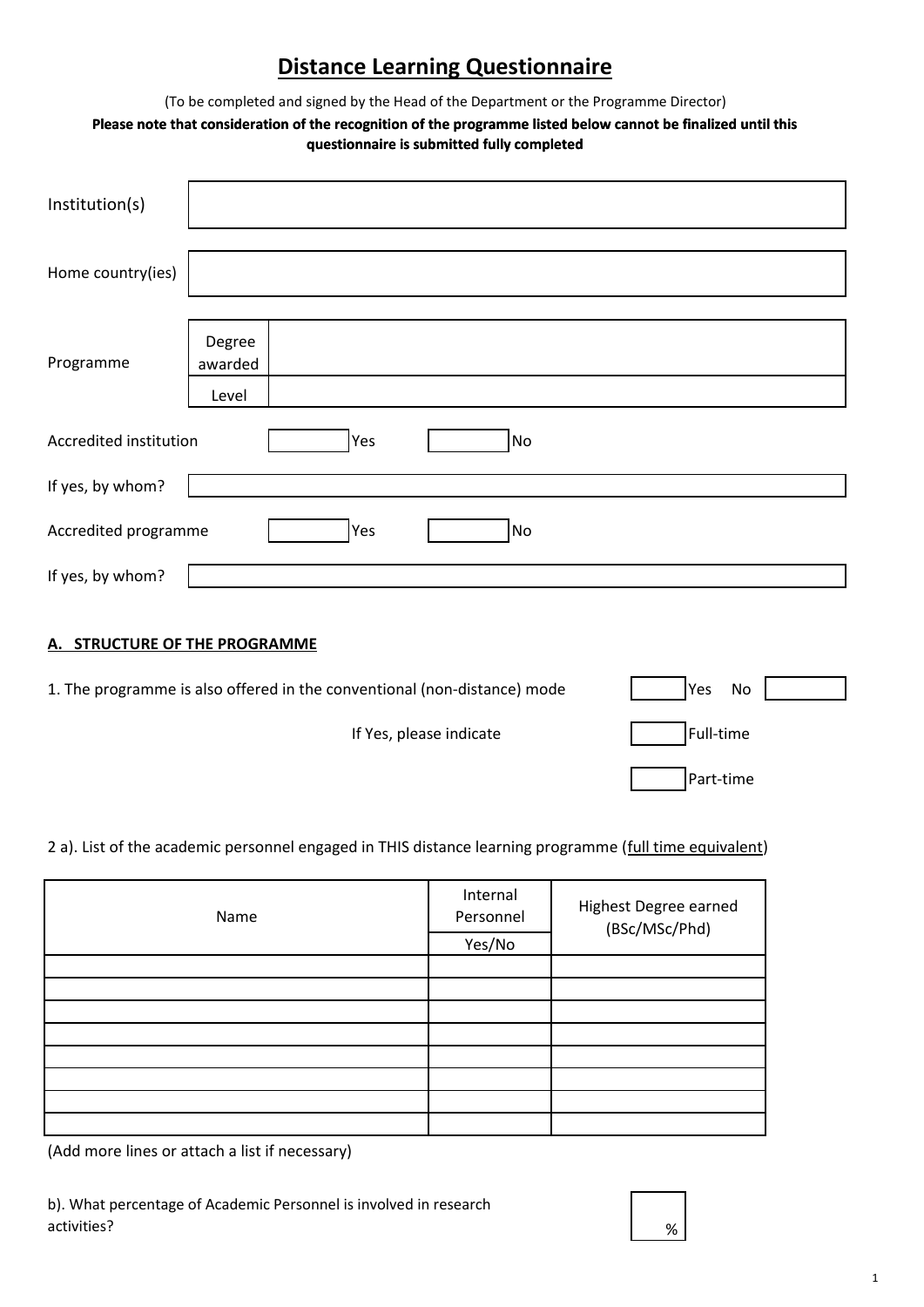3. Number of students who entered on THIS Distance Learning programme during the current academic year and number of Cypriot students.

| <b>Total Number of Students</b> | Number of Cypriot Students |
|---------------------------------|----------------------------|
|                                 |                            |
|                                 |                            |
|                                 |                            |

4. What is the duration of the programme?

- Full-time academic years
- Number of ECTS or other credits, please specify

5. Describe the entry requirements for:

a) THIS distance learning programme

Details:

b) What are the differences between the entry requirements of this programme and the conventional (if any)

Details:

## **B. DELIVERY OF THE PROGRAMME - INFRASTRUCTURE**

1. Indicate the means for supporting and delivering THIS distance learning programme.

| Electronic platform                                                               |
|-----------------------------------------------------------------------------------|
| Helpline services                                                                 |
| <b>Technical support</b>                                                          |
| Access to on line resources                                                       |
| E - books                                                                         |
| E-learning tools                                                                  |
| Access to online libraries<br>Access to research journals<br>Feedback to students |

Details:

2. Is the student required by THIS programme to visit your institution?  $\vert$  Yes  $\vert$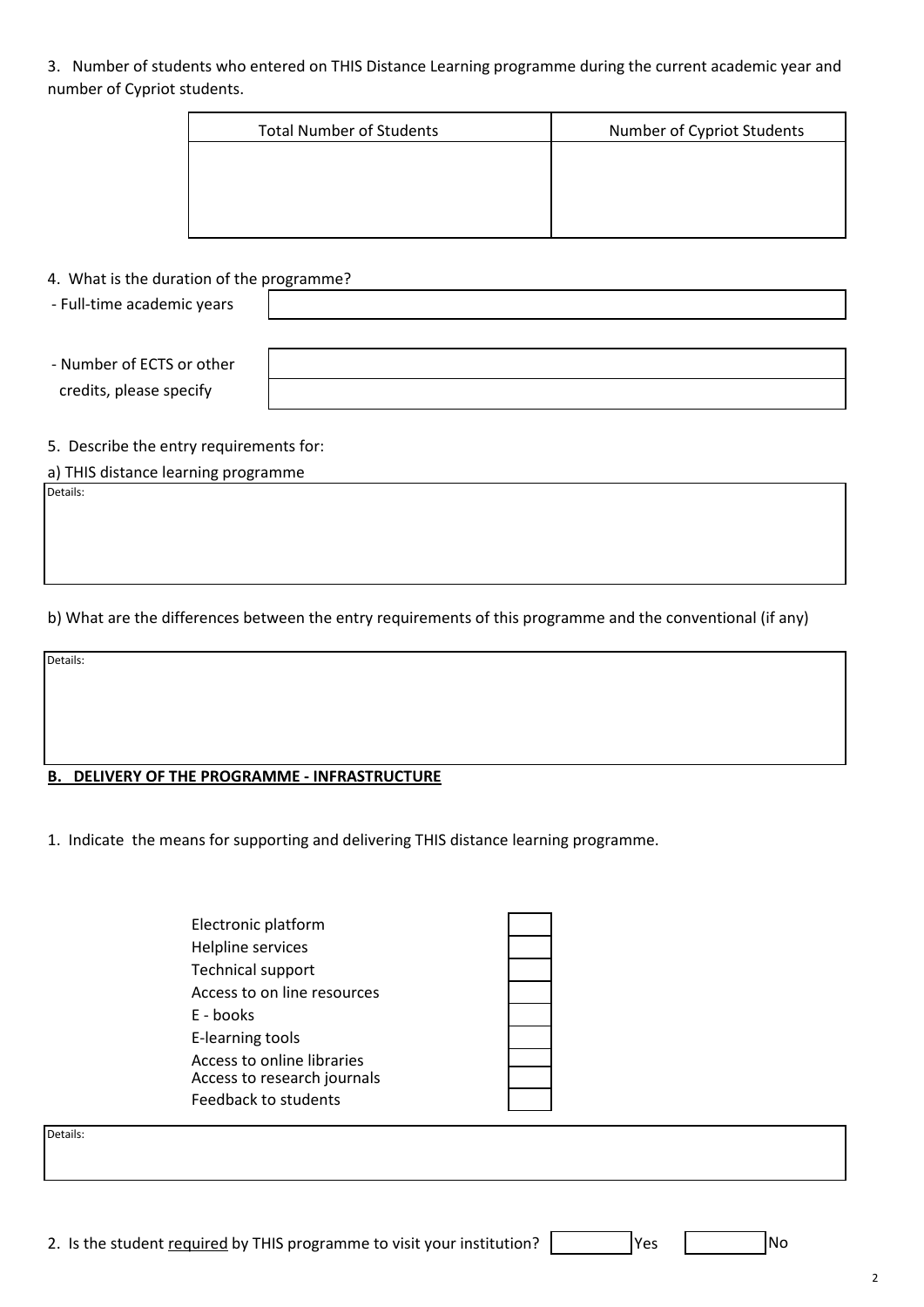| 3. Is THIS programme offered collaboratively with an Educational Institution in Cyprus?                                                                                                 | Yes<br>No |
|-----------------------------------------------------------------------------------------------------------------------------------------------------------------------------------------|-----------|
| If Yes, give the name of the local Institution and explain the nature of the collaborative agreement<br>(A copy of the official agreement; financial information need not be disclosed) |           |
| Name and City:                                                                                                                                                                          |           |
| Role of the Educational Institution in Cyprus (tick what is applicable)                                                                                                                 |           |
| a) Joint delivery of the programme                                                                                                                                                      |           |
| b) Joint award of the degree                                                                                                                                                            |           |
| c) Administrative support                                                                                                                                                               |           |
| d) Infrastructure support                                                                                                                                                               |           |
| e) Double Degree                                                                                                                                                                        |           |
| f) Academic support                                                                                                                                                                     |           |
| g) Exam preparation                                                                                                                                                                     |           |
| h) Invigilation                                                                                                                                                                         |           |

i) Other information concerning collaboration of examinations you consider important

| Details:                           |                                                                                                |           |
|------------------------------------|------------------------------------------------------------------------------------------------|-----------|
|                                    |                                                                                                |           |
| programme?                         | 4. Are there any local agents involved in the promotion/delivery of the                        | Yes<br>No |
| Name and City:                     |                                                                                                |           |
| a) Administrative support          | Nature of collaborative agreement with local agent in Cyprus (if any, tick what is applicable) |           |
| Infrastructure support<br>b)       |                                                                                                |           |
| c) Examination or Exam preparation |                                                                                                |           |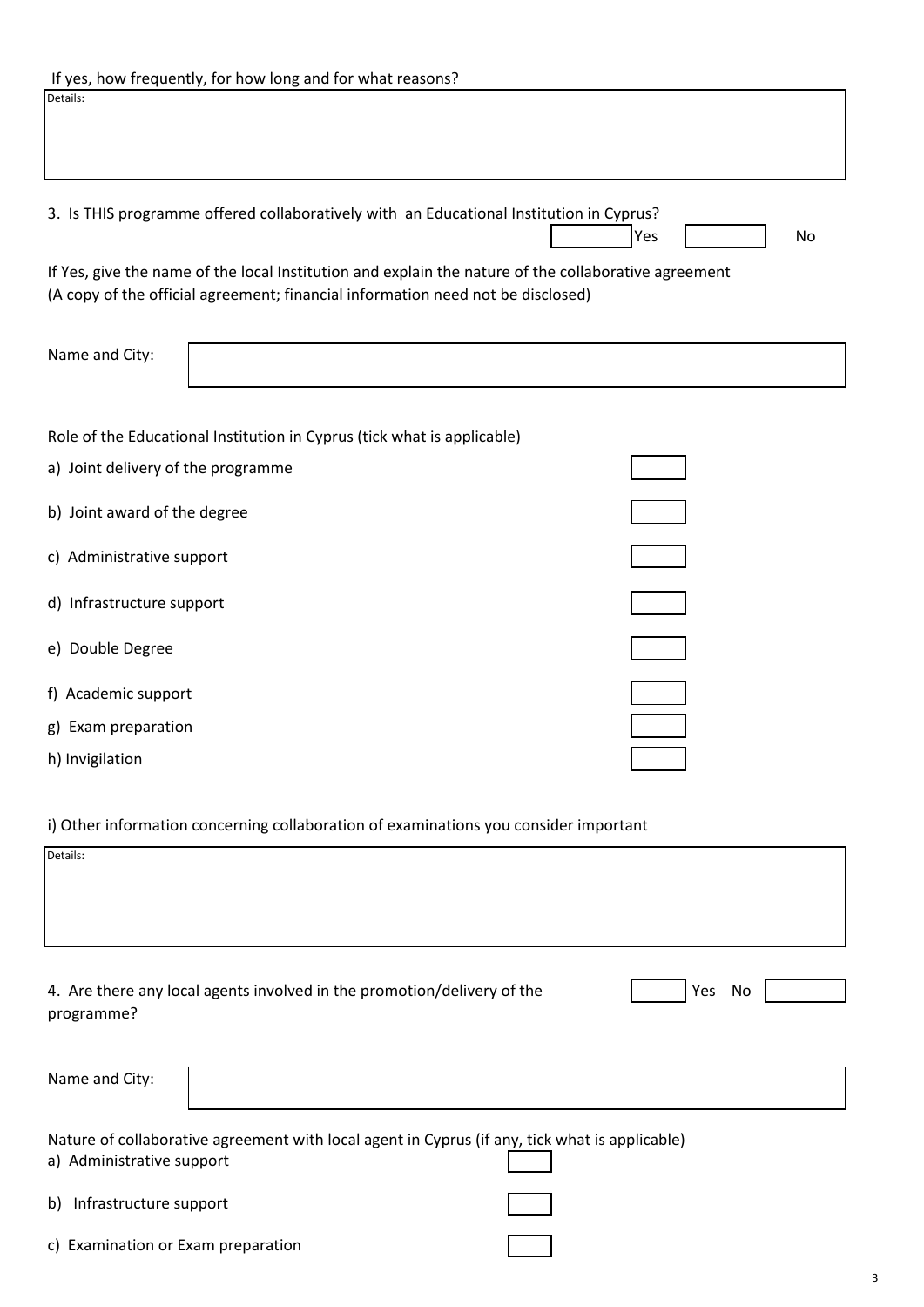| d) Invigilation |  |
|-----------------|--|
|-----------------|--|

e) Other

Details:

**C. STUDENT ASSESSMENT**

| 1. Are written exams mandatory?                                                      |                                                            |     |           |
|--------------------------------------------------------------------------------------|------------------------------------------------------------|-----|-----------|
| a) Is there a written unseen examination?                                            |                                                            |     |           |
| b) Take Home exams                                                                   |                                                            |     |           |
| c) Projects                                                                          |                                                            |     |           |
| d) Thesis or Dissertation                                                            |                                                            |     |           |
| e) Other                                                                             |                                                            |     |           |
| which is based on written unseen exams?                                              | f) What is the percentage of the program credits/ects      |     |           |
| g) What is the percentage of the program<br>credits/ects which is based on projects? |                                                            |     |           |
| 2. The examinations take place:<br>a) In Cyprus                                      |                                                            | Yes | <b>No</b> |
| If Yes:<br>City:                                                                     |                                                            |     |           |
| Under the<br>responsibility<br>of which body:                                        |                                                            |     |           |
| b) At home Institutions:                                                             |                                                            | Yes | No        |
| 3. In case of written examinations:                                                  |                                                            |     |           |
|                                                                                      | a) The examinations are "closed-book" examinations         | Yes | No        |
| b) The papers are graded/marked by the personnel of the home<br>institution          |                                                            | Yes | No        |
| Cyprus                                                                               | c) The papers are graded/marked by your local personnel in | Yes | No        |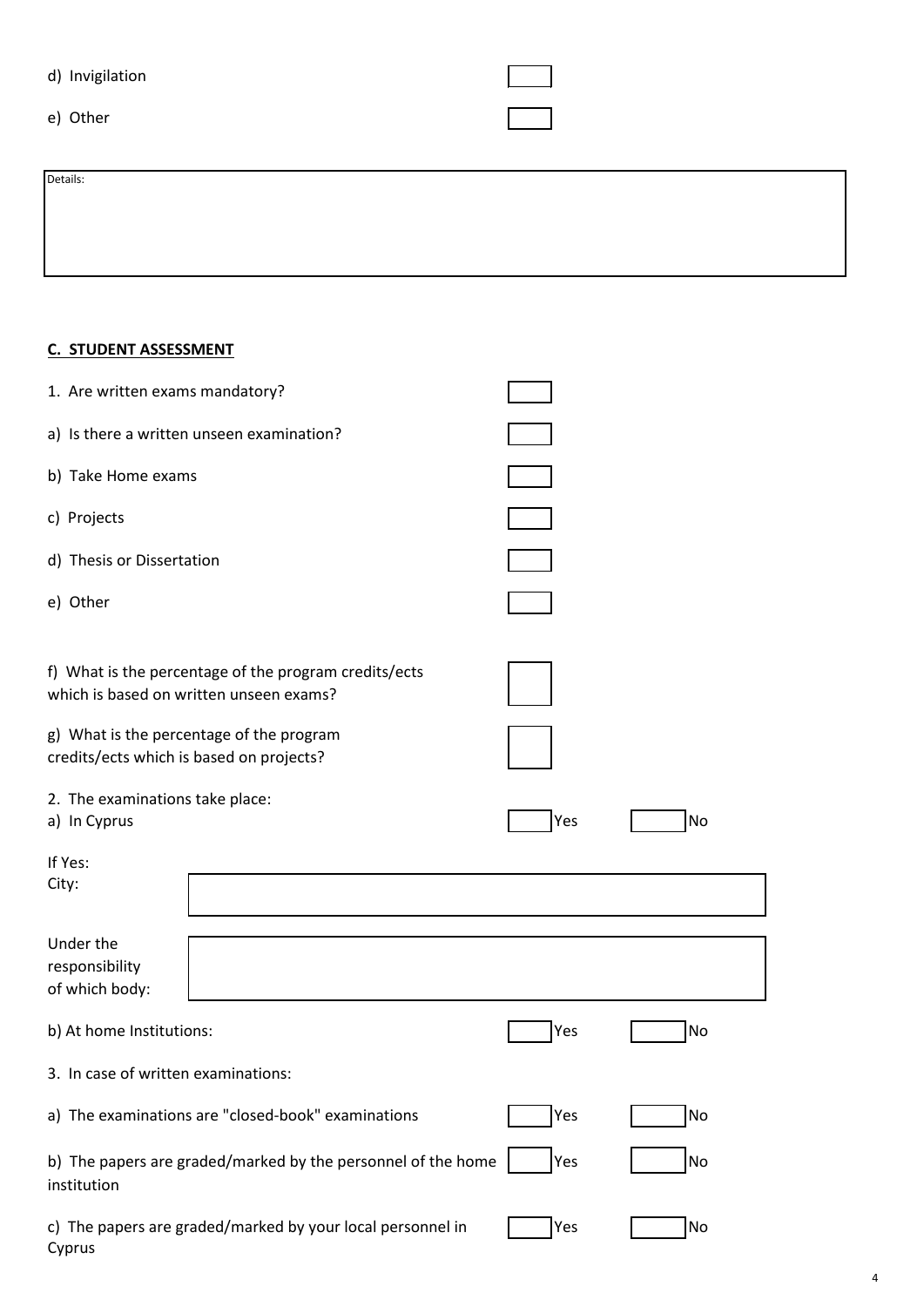| d) The papers are graded/marked by personnel from a<br>collaborating institution in Cyprus | Yes | <b>No</b> |
|--------------------------------------------------------------------------------------------|-----|-----------|
| e) The papers are graded/marked by others (please specify):                                | Yes | <b>No</b> |
| Details:                                                                                   |     |           |
|                                                                                            |     |           |
|                                                                                            |     |           |
| 4. The written examinations are invigilated by                                             |     |           |
| a) Personnel of the home institution                                                       |     |           |
|                                                                                            |     |           |
| b) Personnel indirectly related to the home institution                                    |     |           |
| c) Personnel provided by the collaborating institution in Cyprus                           |     |           |

5. What are the internal quality assurance procedures of the insitution and the programme?

| Details: |  |  |
|----------|--|--|
|          |  |  |
|          |  |  |
|          |  |  |
|          |  |  |

## **6. Only for PhD programmes, please specify:**

a) What are the requirements for the synthesis/composition of the PhD thesis examinations committee and how the viva and the final defense is conducted.

| Details:                                                                        |     |           |
|---------------------------------------------------------------------------------|-----|-----------|
|                                                                                 |     |           |
|                                                                                 |     |           |
| b) If the candidate's supervisor is a PhD Holder.                               | Yes | <b>No</b> |
| c) Is the physical presence of the candidate required for the<br>final defense? | Yes | <b>No</b> |
| d) Is the physical presence of the commmittee                                   |     |           |
| members required for the final defense?                                         | Yes | No        |
| 7. In the case of a completed PhD programme, please specify:                    |     |           |
|                                                                                 |     |           |